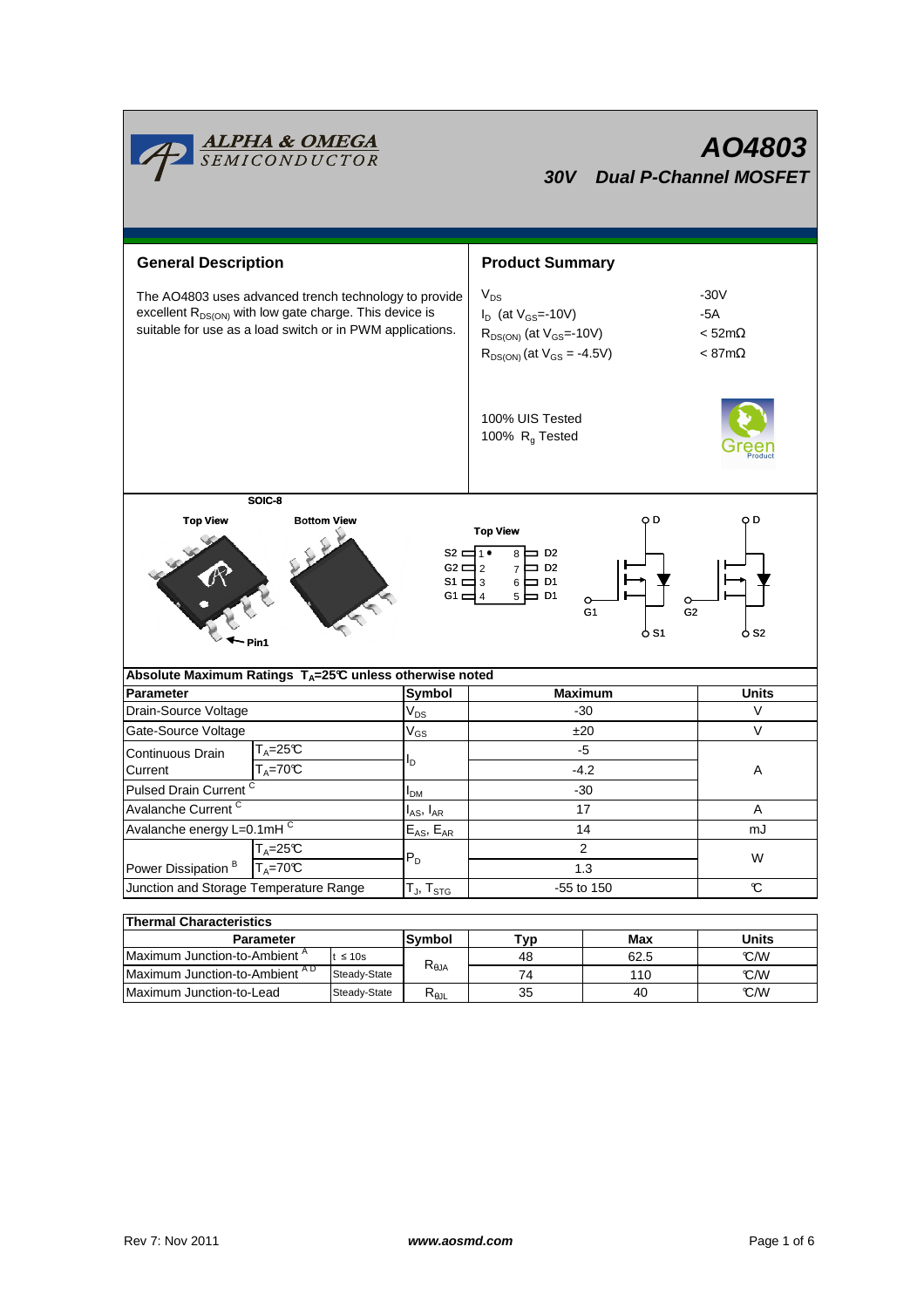

#### **Electrical Characteristics (TJ=25°C unless otherwise noted)**

| <b>Symbol</b>                           | <b>Parameter</b>                                                      | <b>Conditions</b>                                                                                          |                                   | Min            | <b>Typ</b> | Max    | <b>Units</b> |  |  |  |  |  |
|-----------------------------------------|-----------------------------------------------------------------------|------------------------------------------------------------------------------------------------------------|-----------------------------------|----------------|------------|--------|--------------|--|--|--|--|--|
| <b>STATIC PARAMETERS</b>                |                                                                       |                                                                                                            |                                   |                |            |        |              |  |  |  |  |  |
| <b>BV<sub>DSS</sub></b>                 | Drain-Source Breakdown Voltage                                        | $I_{D} = -250 \mu A$ , $V_{GS} = 0V$                                                                       |                                   | $-30$          |            |        | $\vee$       |  |  |  |  |  |
| $I_{\text{DSS}}$                        | Zero Gate Voltage Drain Current                                       | $V_{DS}$ =-30V, $V_{GS}$ =0V                                                                               |                                   |                |            | $-1$   |              |  |  |  |  |  |
|                                         |                                                                       |                                                                                                            | $T_{\parallel} = 55$ °C           |                |            | $-5$   | μA           |  |  |  |  |  |
| $I_{GSS}$                               | Gate-Body leakage current                                             | V <sub>DS</sub> =0V, V <sub>GS</sub> = ±20V                                                                |                                   |                |            | ±100   | nA           |  |  |  |  |  |
| $\mathsf{V}_{\mathsf{GS}(\mathsf{th})}$ | Gate Threshold Voltage                                                | V <sub>DS</sub> =V <sub>GS</sub> I <sub>D</sub> =-250µA                                                    | $-1.4$                            | $-1.9$         | $-2.4$     | $\vee$ |              |  |  |  |  |  |
| $I_{D(ON)}$                             | On state drain current                                                | $V_{GS}$ =-10V, $V_{DS}$ =-5V                                                                              |                                   | $-30$          |            |        | A            |  |  |  |  |  |
| $R_{DS(ON)}$                            |                                                                       | $V_{GS}$ =-10V, I <sub>D</sub> =-5A                                                                        |                                   |                | 32         | 52     |              |  |  |  |  |  |
|                                         | Static Drain-Source On-Resistance                                     |                                                                                                            | $T_{\parallel} = 125$ °C          |                | 48         | 70     | $m\Omega$    |  |  |  |  |  |
|                                         |                                                                       | $V_{GS} = -4.5V$ , $I_D = -4A$                                                                             |                                   |                | 51         | 87     | $m\Omega$    |  |  |  |  |  |
| $g_{FS}$                                | $V_{DS}$ =-5V, I <sub>D</sub> =-5A<br><b>Forward Transconductance</b> |                                                                                                            |                                   |                | 13         |        | S            |  |  |  |  |  |
| $V_{SD}$                                | Diode Forward Voltage                                                 | $Is=-1A, VGS=0V$                                                                                           |                                   |                | $-0.7$     | $-1$   | V            |  |  |  |  |  |
| $I_{\rm S}$                             | Maximum Body-Diode Continuous Current                                 |                                                                                                            |                                   | $-2.5$         | A          |        |              |  |  |  |  |  |
|                                         | <b>DYNAMIC PARAMETERS</b>                                             |                                                                                                            |                                   |                |            |        |              |  |  |  |  |  |
| $C_{\text{iss}}$                        | Input Capacitance                                                     |                                                                                                            |                                   |                | 520        |        | pF           |  |  |  |  |  |
| $C_{\rm oss}$                           | <b>Output Capacitance</b>                                             | $V_{GS}$ =0V, $V_{DS}$ =-15V, f=1MHz                                                                       |                                   |                | 100        |        | pF           |  |  |  |  |  |
| $C_{\rm rss}$                           | Reverse Transfer Capacitance                                          |                                                                                                            |                                   |                | 65         |        | pF           |  |  |  |  |  |
| $R_{q}$                                 | Gate resistance                                                       | $V_{GS}$ =0V, $V_{DS}$ =0V, f=1MHz                                                                         |                                   | 3.5            | 7.5        | 11.5   | Ω            |  |  |  |  |  |
|                                         | <b>SWITCHING PARAMETERS</b>                                           |                                                                                                            |                                   |                |            |        |              |  |  |  |  |  |
| Q <sub>g</sub> (10V)                    | <b>Total Gate Charge</b>                                              | $V_{GS}$ =-10V, $V_{DS}$ =-15V, $I_{D}$ =-5A                                                               |                                   |                | 9.2        | 11     | nC           |  |  |  |  |  |
| $Q_q(4.5V)$                             | <b>Total Gate Charge</b>                                              |                                                                                                            |                                   |                | 4.6        | 6      | nC           |  |  |  |  |  |
| $Q_{gs}$                                | Gate Source Charge                                                    |                                                                                                            |                                   |                | 1.6        |        | nC           |  |  |  |  |  |
| $Q_{gd}$                                | Gate Drain Charge                                                     |                                                                                                            |                                   |                | 2.2        |        | nC           |  |  |  |  |  |
| $t_{D(0n)}$                             | Turn-On DelayTime                                                     | $V_{\text{GS}} = -10V$ , $V_{\text{DS}} = -15V$ , $R_{\text{L}} = 3\Omega$ ,<br>$R_{\text{GEN}} = 3\Omega$ |                                   |                | 7.5        |        | ns           |  |  |  |  |  |
| $t_r$                                   | Turn-On Rise Time                                                     |                                                                                                            |                                   |                | 5.5        |        | ns           |  |  |  |  |  |
| $t_{D(off)}$                            | Turn-Off DelayTime                                                    |                                                                                                            |                                   |                | 19         |        | ns           |  |  |  |  |  |
| $\mathbf{t}_\text{f}$                   | <b>Turn-Off Fall Time</b>                                             |                                                                                                            |                                   | $\overline{7}$ |            | ns     |              |  |  |  |  |  |
| $t_{rr}$                                | Body Diode Reverse Recovery Time                                      | $I_F = -5A$ , dl/dt=100A/ $\mu$ s                                                                          |                                   |                | 11         |        | ns           |  |  |  |  |  |
| $Q_{rr}$                                | Body Diode Reverse Recovery Charge                                    |                                                                                                            | $I_F = -5A$ , dl/dt=100A/ $\mu$ s |                |            |        | nC           |  |  |  |  |  |

A. The value of  $R_{\thetaJA}$  is measured with the device mounted on 1in<sup>2</sup> FR-4 board with 2oz. Copper, in a still air environment with T<sub>A</sub> =25°C. The

value in any given application depends on the user's specific board design.<br>B. The power dissipation P<sub>D</sub> is based on T<sub>J(MAX)</sub>=150°C, using ≤ 10s junction-to-ambient thermal resistance.

C. Repetitive rating, pulse width limited by junction temperature  $T_{J(MAX)}$ =150°C. Ratings are based on low frequency and duty cycles to keep initialT $_{\text{I}}$ =25°C.

D. The  $R_{\theta JA}$  is the sum of the thermal impedence from junction to lead  $R_{\theta JL}$  and lead to ambient.

E. The static characteristics in Figures 1 to 6 are obtained using <300us pulses, duty cycle 0.5% max.

F. These curves are based on the junction-to-ambient thermal impedence which is measured with the device mounted on 1in<sup>2</sup> FR-4 board with 2oz. Copper, assuming a maximum junction temperature of  $T_{J(MAX)}$ =150°C. The SOA curve provides a single pulse rating.

THIS PRODUCT HAS BEEN DESIGNED AND QUALIFIED FOR THE CONSUMER MARKET. APPLICATIONS OR USES AS CRITICAL COMPONENTS IN LIFE SUPPORT DEVICES OR SYSTEMS ARE NOT AUTHORIZED. AOS DOES NOT ASSUME ANY LIABILITY ARISING OUT OF SUCH APPLICATIONS OR USES OF ITS PRODUCTS. AOS RESERVES THE RIGHT TO IMPROVE PRODUCT DESIGN, FUNCTIONS AND RELIABILITY WITHOUT NOTICE.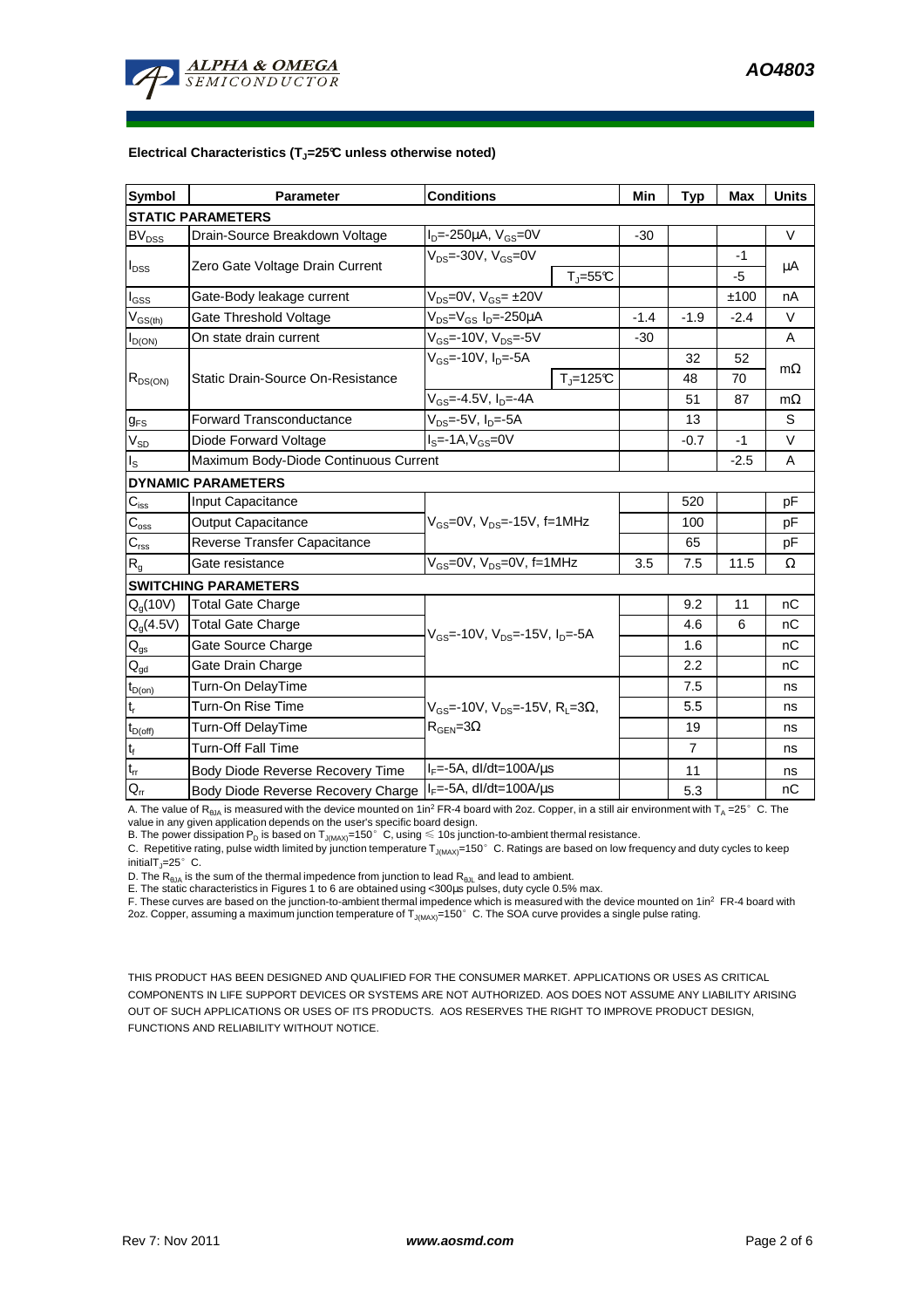

## **TYPICAL ELECTRICAL AND THERMAL CHARACTERISTICS**

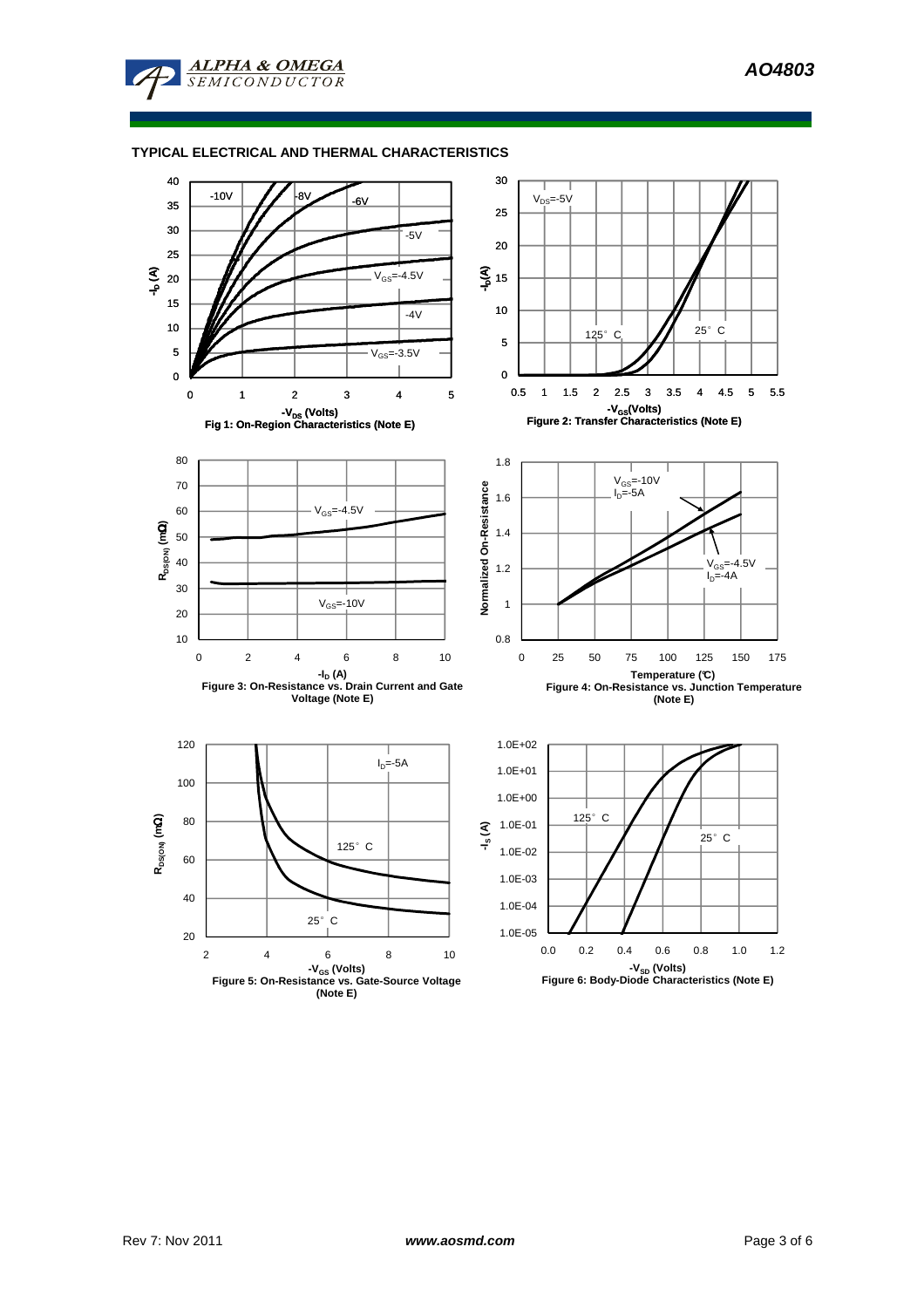

### **TYPICAL ELECTRICAL AND THERMAL CHARACTERISTICS**

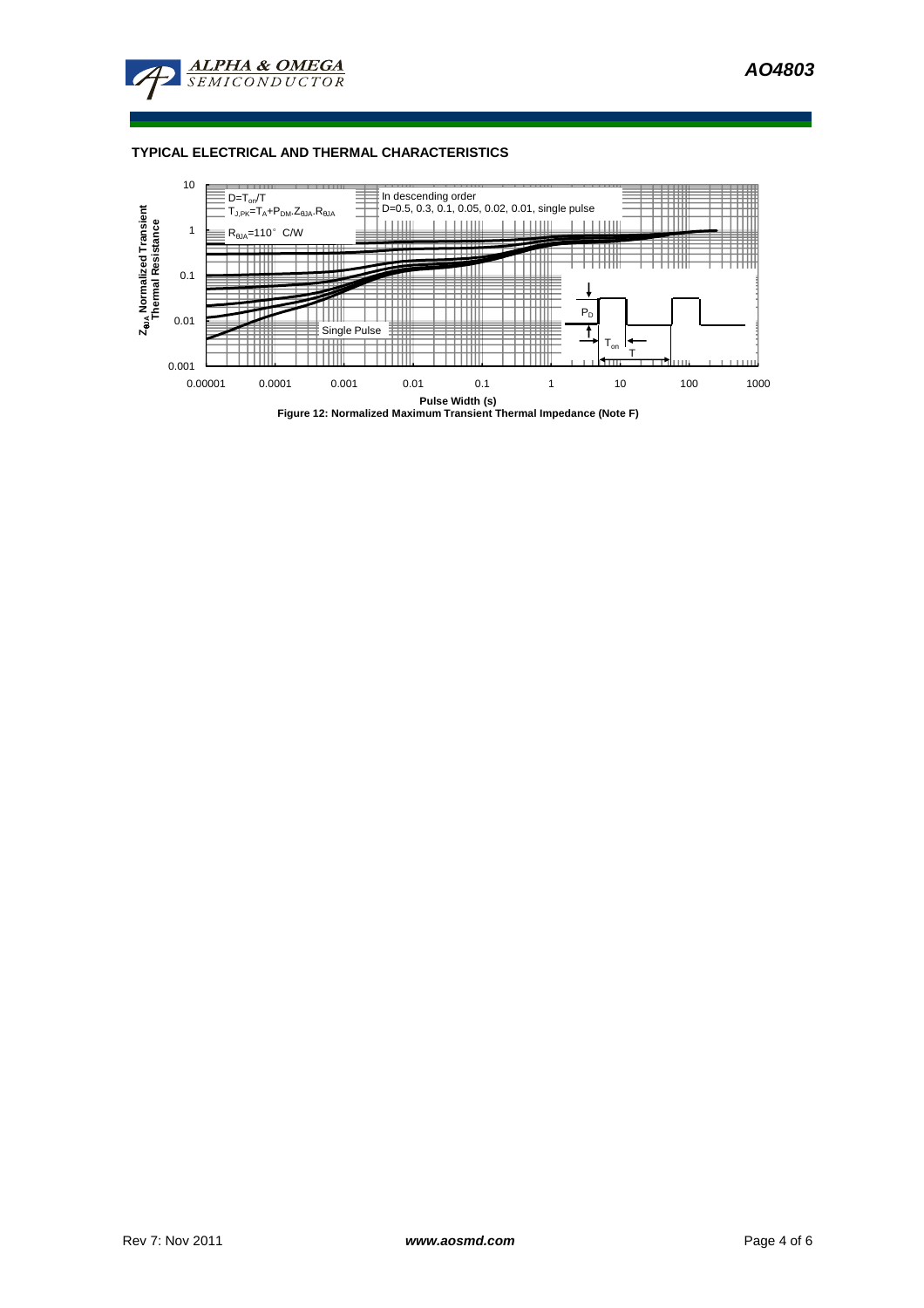

## **TYPICAL ELECTRICAL AND THERMAL CHARACTERISTICS**